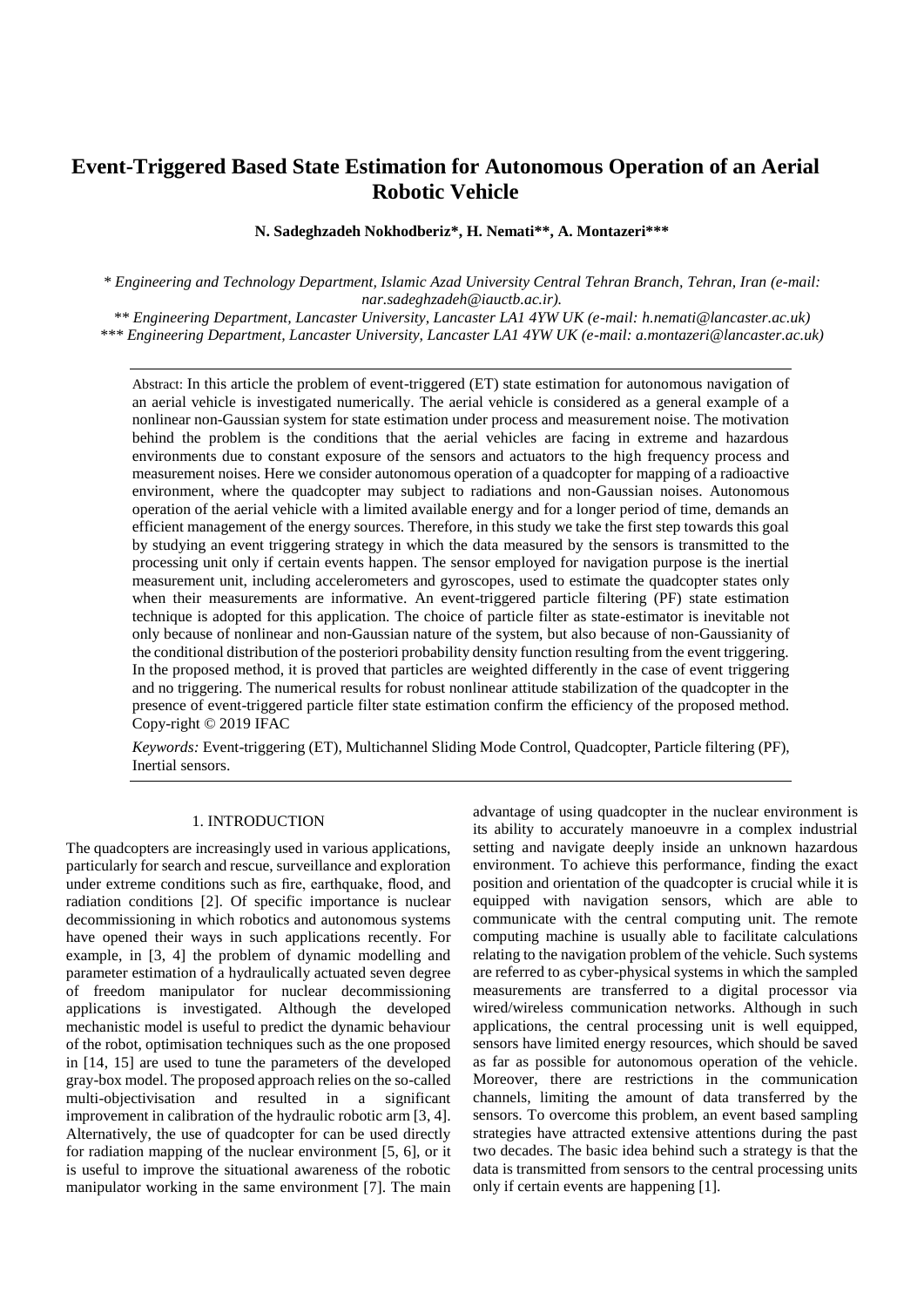The problem of state (attitude and position) estimation in a quadcopter UAV has been investigated in several valuable research works [5]. For example, [2] presents an Extended Kalman Filter (EKF) based quadrotor state estimation in which the data coming from the sensors is noisy and intermittent. The EKF filter provides the estimated information for the missing timestamps. An optimal Kalman Filter (OKF) has been used in [8] to estimate the system state vector of a small quadcopter with internal disturbances including the white Gaussian and measurement noises. However, the problem of event triggered state estimation has not been investigated so far for control and navigation problem of the quadcopters.

Although in an event triggered state estimation problem the sensors measuring the outputs of the system at every sampling instant, the measured data are only sent to the estimator when a certain event happens. In this framework, once the measurements are received by the estimator, it updates the estimated states and when it is not received, the estimator selects a predefined value [1].

Generally speaking, the quadcopter operating in the nuclear environment may be a nonlinear non-Gaussian system, and due to the non-Gaussianity of the conditional (posteriori) distribution as a result of event triggering, it is possible to apply the event triggered particle filtering (PF) similar to [1] for the quadcopter system proposed in this paper. The main feature of the proposed method is that, in the case of event triggering and no triggering, that particles are weighted differently. After this introduction, the paper is organized as follows. The system and measurement models of the quadcopter are presented in section 2. Section 3 provides information about the event triggered particle filtering approach. Simulation results are provided in section 4, and the paper is concluded in section 5.

#### 2. QUADCOPTER MATHEMATICAL MODEL

#### *2.1 System model*

A quadrotor includes four rotors that generate propeller forces. The propellers are in cross-shaped frame as illustrated in Fig. 1. Variations on the forces and moments by proper adjustment of the rotors speeds produces the attitude changes in the quadrotor. The quadrotor attitude dynamics can be written in the following form [6]:



Fig. 1. Schematic of quadrotor with coordinate axes.

$$
\ddot{\phi} = \frac{I_{yy} - I_{zz}}{I_{xx}} \dot{\theta}\dot{\psi} - I_{r}\Omega_{r} \frac{\dot{\theta}}{I_{xx}} + \frac{u_{1}}{I_{xx}} + \omega_{\dot{\phi}}
$$
(1-1)

$$
\ddot{\theta} = \frac{I_z - I_x}{I_y} \dot{\phi}\dot{\psi} + I_r \Omega_r \frac{\dot{\phi}}{I_y} + \frac{u_2}{I_y} + \omega_\phi
$$
 (1-2)

$$
\ddot{\psi} = \frac{I_{xx} - I_{yy}}{I_{zz}} \dot{\phi} \dot{\theta} + \frac{u_3}{I_{zz}} + \omega_{\dot{\psi}}
$$
\n(1-3)

where,  $\phi$ ,  $\theta$ ,  $\psi$  are Euler angles which are respectively known as roll (rotation around  $x$  -axis), pitch (rotation around *y* -axis) and yaw (rotation around *z* -axis). The inertia parameters around three axes are represented with  $I_{xx}$ ,  $I_{yy}$  and

 $I_{zz}$ , and  $u_1$ ,  $u_2$  and  $u_3$  are roll, pitch and yaw moments acting on the quadrotor system in the body frame respectively. Moreover,  $I_r$  is the inertia of the propellers and  $\Omega_r$  describes the relative speed of the propeller. Also, the parameters  $\omega_{\phi}$ ,  $\omega_{\rho}$  and  $\omega_{\psi}$  are roll, pitch and yaw process noises which are

zero mean non-Gaussian random processes with known probability density functions and variances of  $\sigma_{\dot{\phi}}^2$ ,  $\sigma_{\dot{\theta}}^2$  and  $\sigma_{\dot{\psi}}^2$ respectively.

Now, by changing the variables of the model presented in (1) in the standard state-space form

$$
x_1 = \phi, \ x_2 = \dot{\phi}, \tag{2}
$$

$$
x_3 = \theta \,, \ x_4 = \dot{\theta} \,, \tag{3}
$$

$$
x_5 = \psi, x_6 = \dot{\psi}, \tag{4}
$$

the following compact nonlinear model of the system will be achieved  $\begin{bmatrix} x_2 & 1 \end{bmatrix}$ 

$$
\dot{\mathbf{x}}(t) = \mathbf{f}(\mathbf{x}(t), \mathbf{u}(t)) = \begin{bmatrix} x_2 \\ \frac{I_{yy} - I_{zz}}{I_{xx}} x_4 x_6 - I_r \Omega_r \frac{x_4}{I_{xx}} + \frac{u_1}{I_{xx}} \\ x_4 \\ x_4 \\ \frac{I_{zz} - I_{xx}}{I_{yy}} x_2 x_6 + I_r \Omega_r \frac{x_2}{I_{yy}} + \frac{u_2}{I_{yy}} + \omega(t) \\ x_6 \\ \frac{I_{xx} - I_{yy}}{I_{zz}} x_2 x_4 + \frac{u_3}{I_{zz}} \end{bmatrix} + \omega(t)
$$
\n(7)

where,

$$
\mathbf{x} = \begin{bmatrix} x_1 & x_2 & x_3 & x_4 & x_5 & x_6 \end{bmatrix}^T, \mathbf{u} = \begin{bmatrix} u_1 & u_2 & u_3 \end{bmatrix}^T, \n\boldsymbol{\omega} = \begin{bmatrix} \omega_{\phi} & \omega_{\phi} & \omega_{\theta} & \omega_{\phi} & \omega_{\psi} & \omega_{\psi} \end{bmatrix}
$$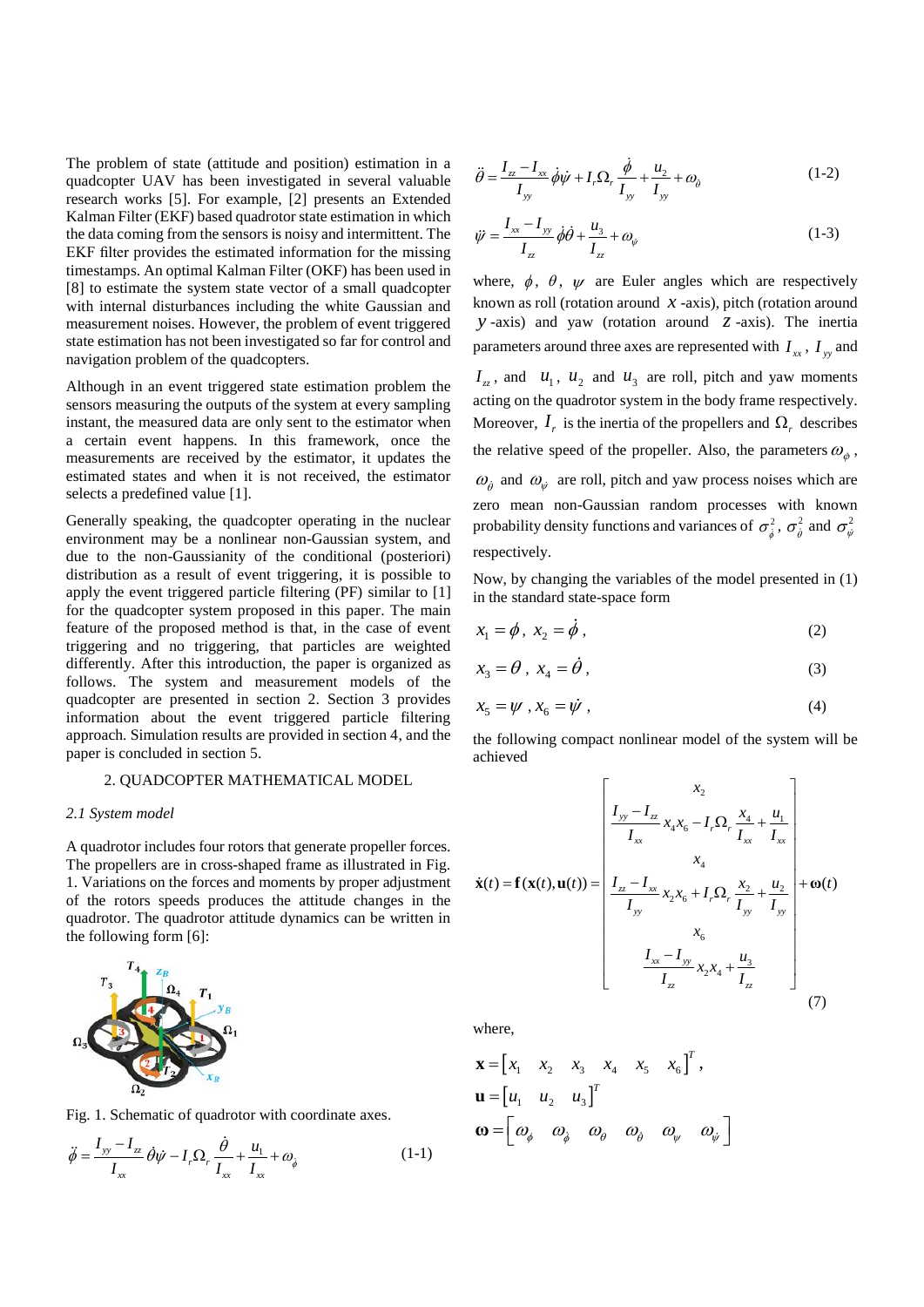It is worth mentioning that,  $\mathbf{x} \in \mathbb{R}^6$  is the state vector with an initial value  $\mathbf{x}(0)$ , which is generally non-Gaussian with known probability distribution and mean value vector  $\mu_0$ , and covariance matrix  $P_0$ ,  $\mathbf{u} \in \mathbb{R}^3$  is the input vector, and  $f \in \mathbb{R}^6 \times \mathbb{R}^3 \to \mathbb{R}^3$  is the nonlinear system function. Furthermore,  $\mathbf{\omega} \in \mathbb{R}^6$  is the process noise vector which is a zero mean non-Gaussian random process with known probability density function and the covariance matrix probability density function and the covariance matrix  $Q = diag(\sigma_{\phi}^2, \sigma_{\phi}^2, \sigma_{\theta}^2, \sigma_{\phi}^2, \sigma_{\phi}^2, \sigma_{\psi}^2, \sigma_{\psi}^2)$ . After discretizing the model of equation (7), the following general discrete nonlinear model is obtained

$$
\mathbf{x}_{k+1} = \mathbf{f}_k \left( \mathbf{x}_k, \mathbf{u}_k \right) + \boldsymbol{\omega}_k, \tag{8}
$$

where the parameters are the discretized version of the one introduced in the continuous model in (7).

#### *2.2 Measurement model*

The employed sensors in this paper are inertial sensors including gyroscopes and accelerometer. Three orthogonally aligned gyroscopes, sensing the angular rate of rotation about the three axes and are corrupted with the measurement noises. The gyroscope measurement model can be written as [10]

$$
\mathbf{W}_m = \mathbf{W} + V_w,\tag{9}
$$

where,  $\mathbf{w} = \begin{bmatrix} w_x & w_y & w_z \end{bmatrix}^T$  is a 3×1 angular velocity in the body frame **B** defined relative to the world frame **E**, and  $v_w$ is zero mean  $3\times1$  measurement noise vector with known probability density function and covariance matrix **Q***<sup>w</sup>* .

## 3. EVENT TRIGGERED BASED PARTICLE FILTERING

In this section, a summary of the event-triggered method proposed in [1] is presented to establish the theoretical framework required to apply the technique to the quadcopter system presented in section 2.

#### *3.1 Triggering condition*

In order to schedule the data sent by the sensors, a triggering index  $\gamma_k$ , is introduced. Here  $\gamma_k = 0$  means no measurement is transferred to the estimator and  $\gamma_k = 1$  defines the transmission of measurements from sensors to the estimator.

The event-triggering strategy is presented as

$$
\gamma_{k} = \begin{cases} 0 & \varphi(\mathbf{y}_{k}, \mathbf{y}_{k-l}) \ge \zeta_{k} \\ 1 & otherwise \end{cases}
$$
 (10)

where  $\varphi(.)$  is the triggering probability function which determines the information available to the estimator at the noevent instants ( $\gamma_k = 0$ ), and  $\zeta_k$  is also considered as a random variable with a uniform distribution over  $\begin{bmatrix} 0 & 1 \end{bmatrix}$ . Besides,  $\mathbf{y}_{k-l}$  is the measurement vector sent by the sensors at time the instant  $k - l$  which is the last information received by the estimator. The triggering condition here is defined by the probability of no-event given  $y_k$  and  $y_{k-l}$  are known as

$$
Pr(\gamma_k = 0 | \mathbf{y}_k, \mathbf{y}_{k-l}) = \varphi(\mathbf{y}_k, \mathbf{y}_{k-l})
$$
\n(11)

where  $\varphi(.)$  is the probability kernel with corresponding probability density function  $p_{\varphi}$  (.) and is a function of  $y_{k}$ and  $\mathbf{y}_{k-l}$ , generally speaking. Different functions can be defined for  $\varphi(.)$ :  $\mathbb{R}^n \rightarrow [0 \ 1]$ . For example, considering a

stochastic send-on-delta with a Gaussian kernel we will have  
\n
$$
\varphi(\mathbf{y}_k, \mathbf{y}_{k-l}) = \exp\left\{-\frac{1}{2}(\mathbf{y}_k - \mathbf{y}_{k-l})^T \mathbf{Y} (\mathbf{y}_k - \mathbf{y}_{k-l})\right\},\tag{12}
$$

where **Y** is a non-singular positive definite weighting matrix that determines the shape of the Gaussian kernel. The measurement information received by the estimator is denoted as

$$
\mathbf{y}_{k} = \begin{cases} \mathbf{y}_{k} & \text{if } \gamma_{k} = 1 \\ \mathbf{y}_{k-1} & \text{if } \gamma_{k} = 0 \end{cases}
$$
(13)

Accordingly, the measurement history, which is a combination of a set of point-valued measurement is given by

$$
\mathbf{I}_{k} \coloneqq \left\{ \mathbf{Y}_{1}, \mathbf{Y}_{2}, ..., \mathbf{Y}_{k-1}, \mathbf{Y}_{k} \right\}
$$
\n(14)

#### *3.2 Event-triggered Based Particle Filtering*

The MMSE estimate is the mean of  $\mathbf{x}_k$  given all combined (set and point valued) information obtained from the eventtriggered scheme, that is, the measurement history  $\mathbf{I}_k$  as

$$
\hat{\mathbf{x}}_k = E\left(\mathbf{x}_k \,|\mathbf{I}_k\right) = \int_{\mathbb{R}^n} \mathbf{x}_k \, p\left(\mathbf{x}_k \,|\mathbf{I}_k\right) d\mathbf{x} \tag{15}
$$

Since the quadcopter system may be a highly nonlinear and non-Gaussian system in general, it is impossible to obtain an analytical solution for  $\hat{\mathbf{x}}_k$  similar to KF or EKF methods. That is due to the fact that the Gaussian assumption does not hold anymore. To overcome this problem, we employ particle filter, in which the probability density function of  $p(\mathbf{x}_k | \mathbf{I}_k)$  is approximated in real-time using the importance sampling with a set of particles generated using system dynamics. According to the Sequential Importance Sampling with Resampling  $(SISR)$  method  $([11], [12],$  and  $[13])$ , the particles are resampled using their corresponding weights obtained through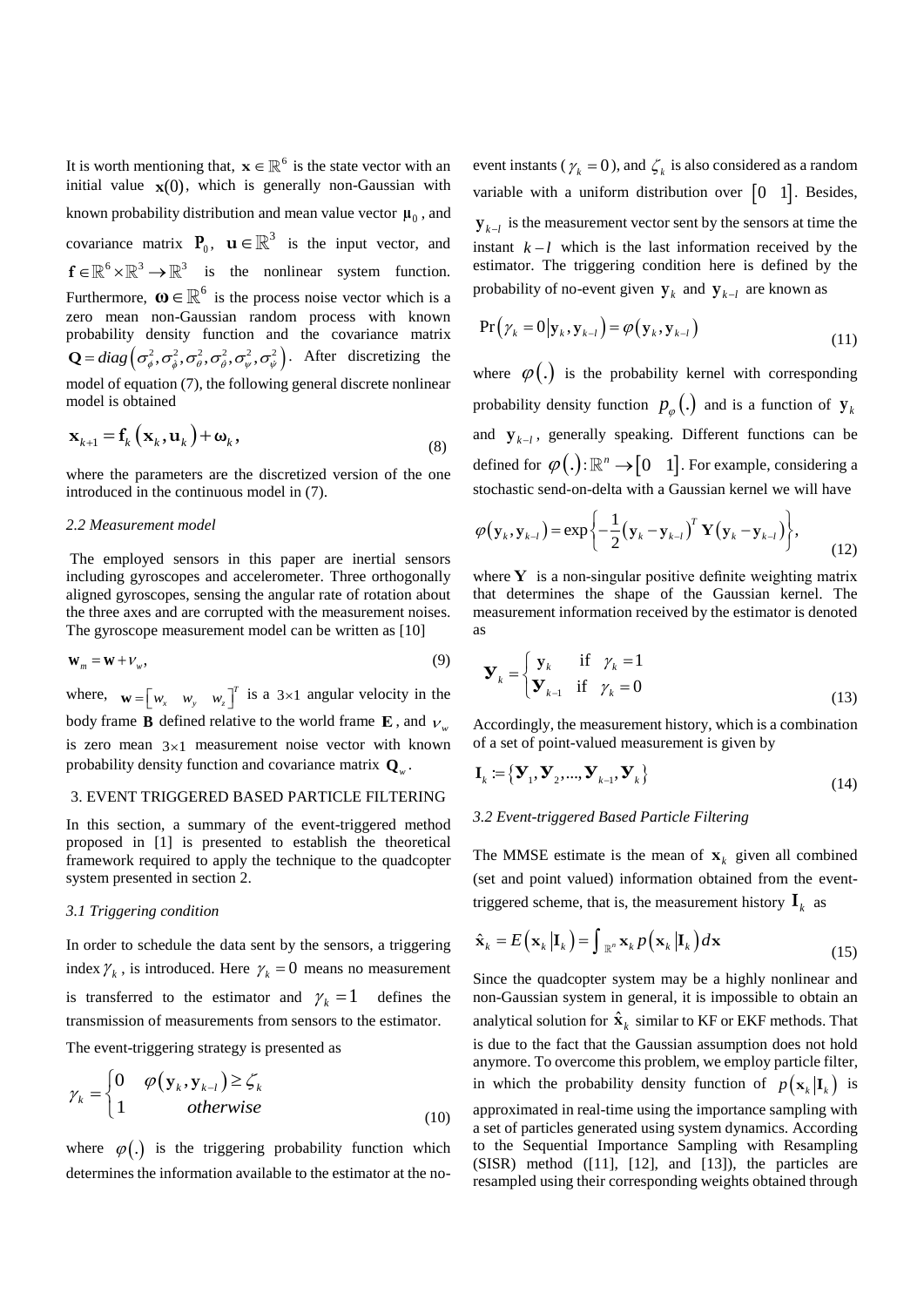measurement probability density function such that more important ones are selected amongst others.

The posteriori probability density function,  $p\left(\mathbf{x}_{k} \middle| \mathbf{I}_{k}\right)$  is giving the available hybrid information in two different cases of no triggering ( $\gamma_k = 0$ ) and triggering condition ( $\gamma_k = 1$ ):

No Triggering when  $\gamma_k = 0$ :

$$
p(\mathbf{x}_{k}|\mathbf{I}_{k}) = p(\mathbf{x}_{k}|\gamma_{k} = 0, \mathbf{I}_{k-1})
$$
\n(16)

which gives [1]:

$$
p(\mathbf{x}_{k}|\mathbf{I}_{k}) \approx \frac{1}{N} \sum_{i=1}^{N} \omega_{i} \delta(\mathbf{x}_{k} - \mathbf{x}_{k}^{i-})
$$
  
\n $i = 1, 2, ..., N$  (17)

where  $\omega = \frac{p(\gamma_k = 0|\mathbf{x}_k^{t-}, \mathbf{I}_{k-1})}{\gamma_k}$  $(\gamma_k = 0|\mathbf{I}_{k-1})$ 1 1  $0 | \mathbf{x}_{k}^{i-}$ 0  $\mathbf{y}_k = 0 \left| \mathbf{x}_k^{i-}, \mathbf{I}_k \right|$  $p(\gamma_k = 0 | \mathbf{I}_k)$ *p p*  $\omega_i = \frac{p(\gamma_k)}{p(\gamma)}$  $_{k}^{-}, \mathbf{I}_{k-}$  $\overline{a}$  $=$  $=\frac{1}{p\left(\gamma_{k}\right)}$  $\mathbf{x}_{k}^{i-}$ , **I I** is the weight corresponding to

the *i*<sup>th</sup> particle and  $\mathbf{x}_i^i$ *k*  $\mathbf{x}_{k}^{i-}$  is the *i*<sup>th</sup> generated new particle using the system model, and  $\mathbf{x}_{k-1}^{\prime+}$ *i k*  $\mathbf{x}_{k-1}^{i+}$  is the *i*<sup>th</sup> resampled particle at the time instance  $k-1$ . Also, N is the number of generated particles.

After weight normalization we will have

$$
\omega_i^* = \frac{\omega_i}{\sum_{j=1}^N \omega_j} = \frac{p(\gamma_k = 0 | \mathbf{x}_k^{i-}, \mathbf{I}_{k-1})}{\sum_{j=1}^N p(\gamma_k = 0 | \mathbf{x}_k^{j-}, \mathbf{I}_{k-1})}
$$
(18)

where  $p(\gamma_k = 0 | \mathbf{x}_k^{i-}, \mathbf{I}_{k-1})$  is approximated by  $\varphi(.)$  as

$$
p(\gamma_k = 0 | \mathbf{x}_k^{i-}, \mathbf{I}_{k-1}) \simeq \varphi(\mathbf{y}_k, \hat{\mathbf{y}}_k^{i-})
$$
\n(19)

 $\hat{\mathbf{y}}_k^{i-} = \mathbf{g}(\mathbf{x}_k^{i-})$  is the output predicted by the *i*<sup>th</sup> particle of the estimator.

**Triggering** when  $\gamma_k = 1$ :

$$
p(\mathbf{x}_{k}|\mathbf{I}_{k}) = p(\mathbf{x}_{k}|\mathbf{y}_{k}, \mathbf{I}_{k-1})
$$
 (20)

In this case,  $p(\mathbf{x}_k | \mathbf{I}_k)$  is approximated with an equation

similar to (15) with  $\left(\mathbf{y}_k\left|\mathbf{x}_k^{t-},\mathbf{I}_{k-1}\right.\right)$  $(\mathbf{y}_k | \mathbf{I}_{k-1})$ 1 1  $\mathbf{x}_k^{i-}, \mathbf{I}_k$  $p(y_k|\mathbf{I}_k)$ *p*  $\omega_i = \frac{p}{p}$ --- $=$  $\mathbf{y}_k \left| \mathbf{x}_k^{i-}, \mathbf{I} \right|$  $\frac{1}{\mathbf{y}_k \cdot \mathbf{I}_{k-1}}$ . The normalized

weights are then computed as

$$
\omega_i^* = \frac{\omega_i}{\sum_{j=1}^N \omega_j} = \frac{p\left(\mathbf{y}_k \, \middle| \, \mathbf{x}_k^{i^-}, \mathbf{I}_{k-1}\right)}{\sum_{j=1}^N p\left(\mathbf{y}_k \, \middle| \, \mathbf{x}_k^{j^-}, \mathbf{I}_{k-1}\right)}
$$
(21)

It is worth mentioning that in both cases the normalized weights  $\omega_i^*$ ,  $i = 1, 2, ..., N$ , are then employed for importance resampling (IR) in the particle filter algorithm.

## 4. SIMULATION RESULTS

In this section, the simulation results using MATLAB software for the event-triggered tracking of the quadcopter system is presented. Here the quadcopter is stabilized using a nonlinear robust sliding mode control technique presented in [5, 6].

Physical parameters of the quadcopter which is an AR Drone Parrot 2.0 are measured [4, 5] and considered as  $I_{xx} = 7.72 \times 10^{-2}$  kg m<sup>2</sup>,  $I_{yy} = 7.64 \times 10^{-2}$  kg m<sup>2</sup>,  $I_{zz} = 0.1031$  $\text{kg m}^2$ ,  $I_r = 1.8 \times 10^{-5} \text{ kg m}^2$  and m=2.5 kg.

Figure 3 (a)-(c) illustrates the estimated and real values of the quadcopter roll, pitch and yaw angles when the triggering weighting matrix is selected as  $Y = I_{3\times 3}$ , where  $I_{3\times 3}$  is a  $3 \times 3$ 

identity matrix. Variation of the triggering index  $\gamma_k$  is also depicted in Fig. 2. Here, the number of particles selected for calculations is  $N = 1000$ . Furthermore, a Gaussian send-ondelta event trigger condition with different weighting matrices, **Y** , is considered. The weighting matrix determines the sensitivity to the triggering error and affects the communication rate. The estimation results are compared through root mean square error (RMSE) criterion when different triggering rates are considered. In Table 1, RMSE and percentage of reduction in the communication rate for different weighting matrices are summarized. As can be seen from table for the system considered here, with 83.86% reduction in the communication rate, it is still possible to have a good estimation of the system states with the level of accuracy comparable to 3.2% reduction in the communication rate.

**Table 1. Comparing RMSE and communication rate reduction for different weighting matrices**

| Weighting               | <b>RMSE</b>           | Communication         |
|-------------------------|-----------------------|-----------------------|
| Matrix $(Y)$            |                       | <b>Rate Reduction</b> |
|                         |                       | (percentage)          |
| $Y = 1000I_{3\times 3}$ | $3.7488\times10^{-5}$ | 3.2119%               |
| $Y = 200I_{3\times 3}$  | $5.4712\times10^{-5}$ | 26.6255%              |
| $Y = 100I_{3\times 3}$  | $7.3402\times10^{-5}$ | 53.2729%              |
| $Y = 50I_{3\times 3}$   | $9.6105\times10^{-5}$ | 83.8603%              |
| $Y = 10I_{3x3}$         | $1.0112\times10^{-4}$ | 99%                   |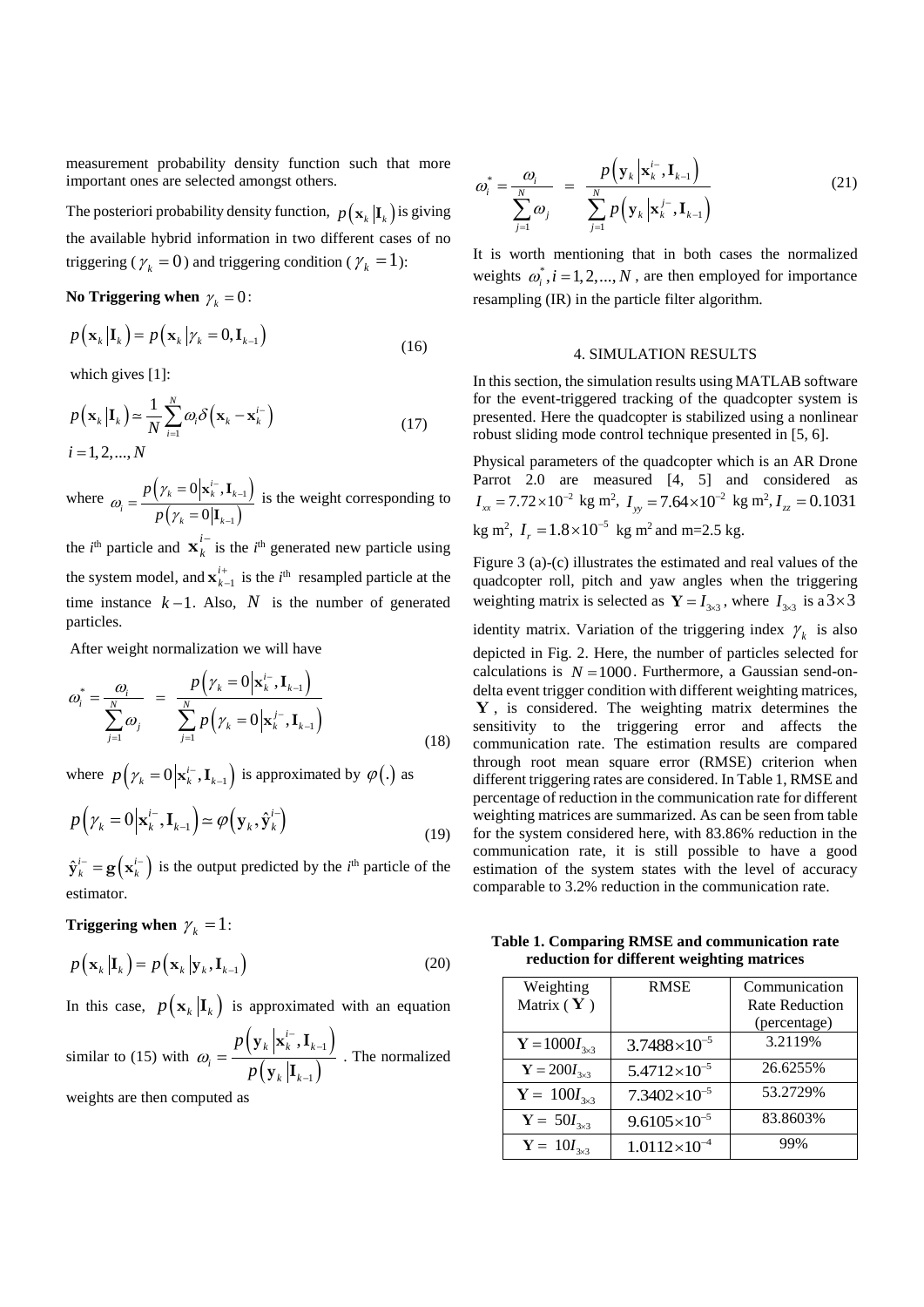

Fig. 2. Triggering index for  $Y = I_{3\times 3}$ .



(c) yaw angle  $(\psi)$ 

Fig. 3. Estimated versus the real values of the quadcopter Euler angles for  $Y = I_{3\times 3}$ .

# 5. CONCLUSIONS

In this paper, the problem of event-triggered (ET) state estimation (navigation) for a quadcopter UAV is studied. Here the model of the quadcopter is modelled as a general nonlinear non-Gaussian system on which particle filter is used for stateestimation. The sensors employed for navigation and tracking control problem of the quadcopter are inertial measurement sensors, including accelerometers and gyroscopes which are transmitting the data to the estimator only in the occasions when the measurements are informative. The developed event triggered particle filtering (PF) method proposed in [1] has been employed for state estimation problem of the nonlinear quadcopter system. In the proposed method, the particles are weighted differently in the case of event triggering and no triggering, as proved in [1]. The simulation results demonstrates the efficiency of the proposed method for the quadcopter system to be used in extreme environments, especially for nuclear decommissioning applications.

## 6. ACKNOWLEDGEMENT

The work is supported by the Engineering and Physical Sciences Research Council (EPSRC), grant number EP/R02572X/1, and National Centre for Nuclear Robotics. The authors are grateful for the support of the National Nuclear Laboratory (NNL) and the Nuclear Decommissioning Authority (NDA).

#### REFERENCES

[1] N. Sadeghzadeh-Nokhodberiz, M. Davoodi, N. Meskin, "Stochastic event-triggered particle filtering for state estimation," in *Second International Conference on Event-based Control, Communication, and Signal Processing (EBCCSP)* , Krakow, 2016.